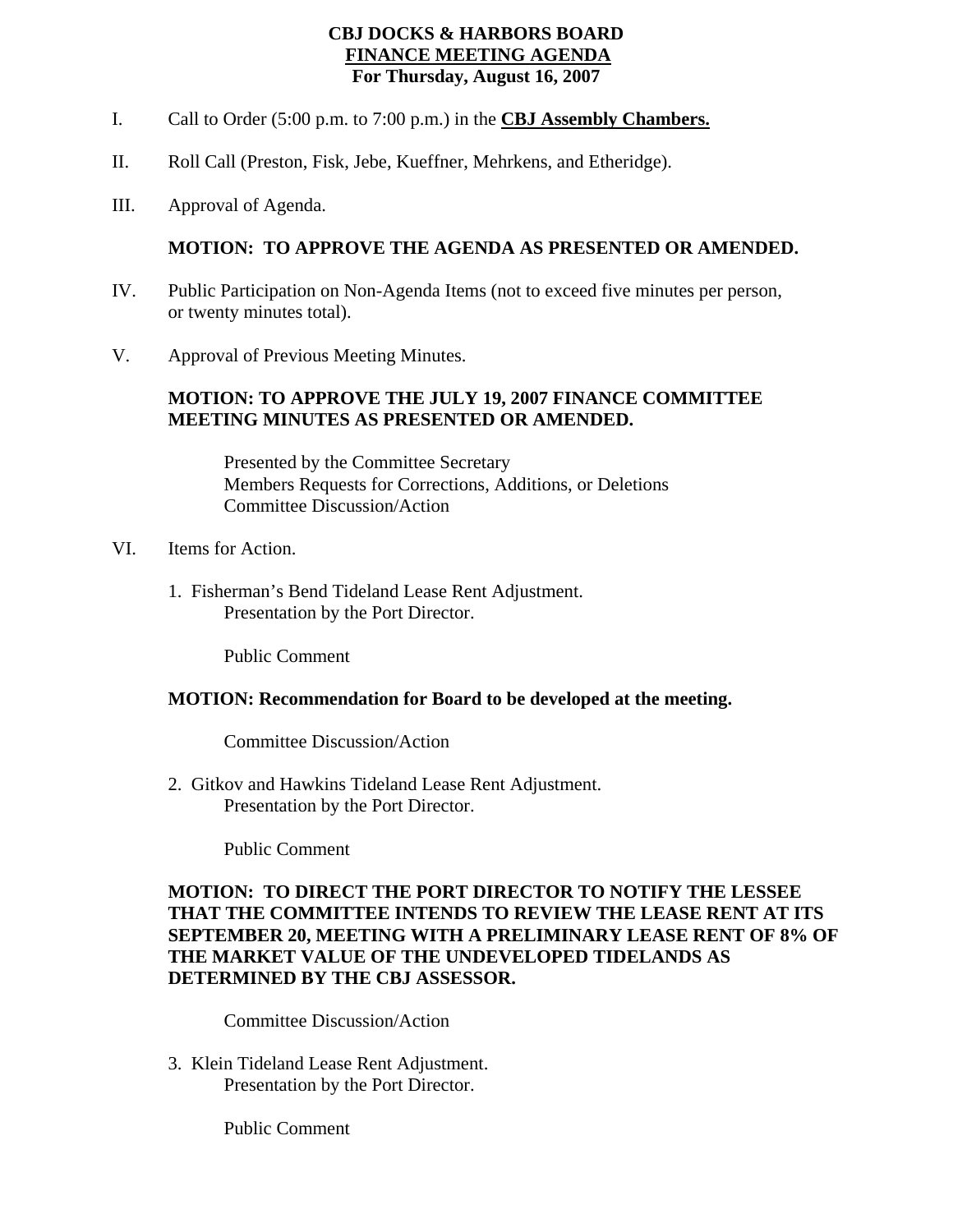# **CBJ DOCKS & HARBORS BOARD FINANCE MEETING AGENDA**

**August 16, 2007**  Page 2

VI. Items for Action (cont'd).

# **MOTION: TO DIRECT THE PORT DIRECTOR TO NOTIFY THE LESSEE THAT THE COMMITTEE INTENDS TO REVIEW THE LEASE RENT AT ITS SEPTEMBER 20, MEETING WITH A PRELIMINARY LEASE RENT OF 8% OF THE MARKET VALUE OF THE UNDEVELOPED TIDELANDS AS DETERMINED BY THE CBJ ASSESSOR.**

Committee Discussion/Action

4. Taku Smokeries Lease Renewal and Lease Rent Adjustment. Presentation by the Port Director.

Public Comment

# **MOTION: TO DIRECT THE PORT DIRECTOR TO NOTIFY THE LESSEE THAT THE COMMITTEE INTENDS TO REVIEW THE LEASE RENT AT ITS SEPTEMBER 20, MEETING.**

Committee Discussion/Action

5. Yankee Cove Lease Rent Adjustment. Presentation by the Port Director.

Public Comment

# **MOTION: TO DIRECT THE PORT DIRECTOR TO NOTIFY THE LESSEE THAT THE COMMITTEE INTENDS TO REVIEW THE LEASE RENT AT ITS SEPTEMBER 20, MEETING WITH A PRELIMINARY LEASE RENT AS RECOMMENDED BY THE PROFESSIONAL APPRAISER.**

Committee Discussion/Action

 6. Port Fee Increases. Presentation by the Port Director.

Public Comment

### **MOTION: TO DIRECT THE PORT DIRECTOR TO DRAFT AND PRESENT REGULATIONS FOR INCREASING THE PORT FEES AS NECESSARY TO FINANCE PLANNED DOCK IMPROVEMENTS TO THE COMMITTEE AT ITS SEPTEMBER 20, MEETING.**

Committee Discussion/Action

- VII. Items for Information/Discussion.
	- 1. Passenger-for-Hire Regulation Review.